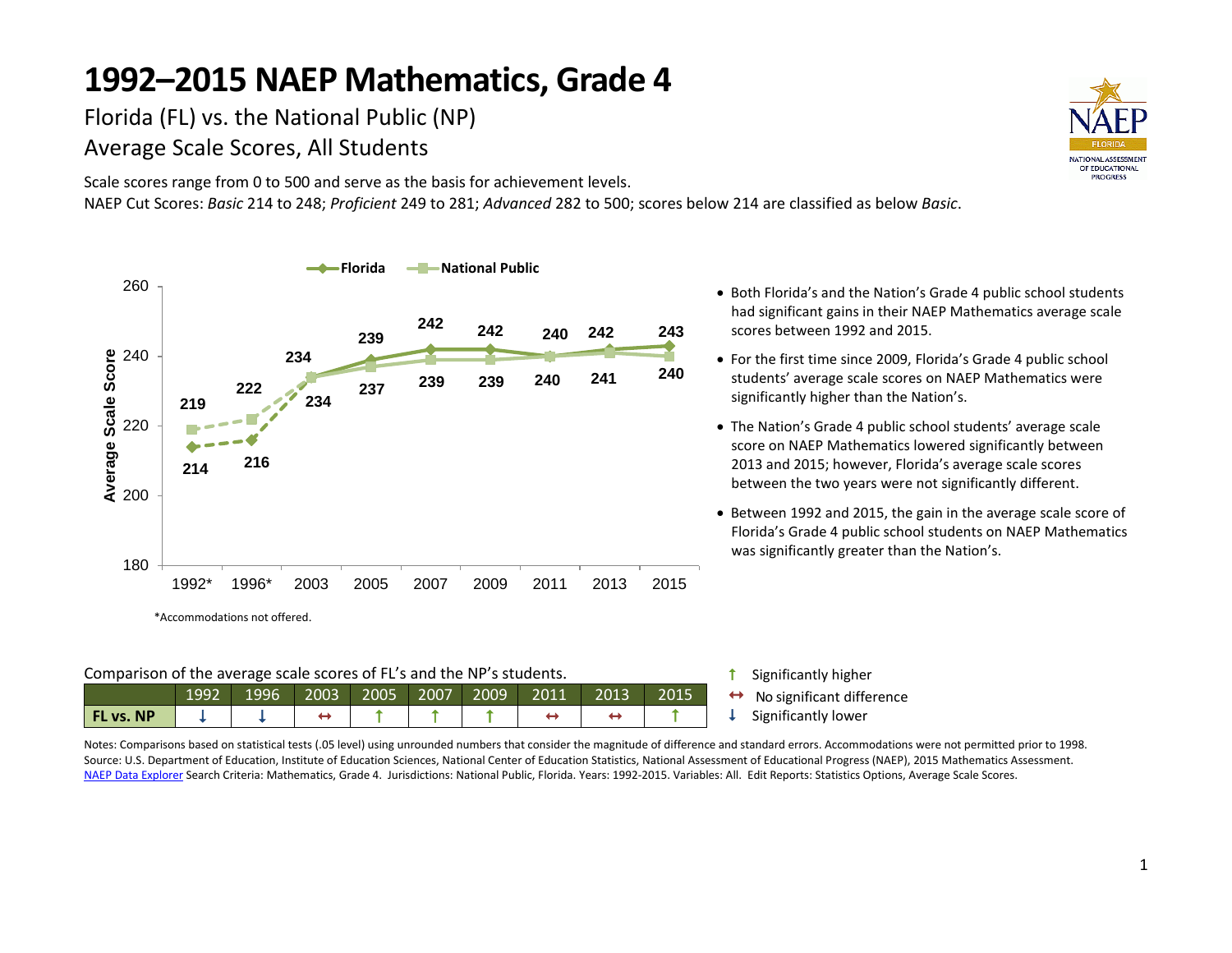Florida (FL) vs. the National Public (NP) Achievement Levels: at or above *Basic* and at or above *Proficient*, All Students

Scale scores range from 0 to 500 and serve as the basis for achievement levels.

NAEP Cut Scores: *Basic* 214 to 248; *Proficient* 249 to 281; *Advanced* 282 to 500; scores below 214 are classified as below *Basic*.



\*Accommodations not offered.

Comparison of the percentages of FL's and the NP's students performing at or above *Basic* and at or above *Proficient.*

|                                        | 1992 | 1996 | 2003 | 2005 | 2007 | 2009 | 2011 | 2013 | 2015 |
|----------------------------------------|------|------|------|------|------|------|------|------|------|
| l at or above <i>Basic</i> — FL vs. NP |      |      |      |      |      |      |      |      |      |
| at or above Proficient $-$ FL vs. NP   |      |      |      |      |      |      |      |      |      |

- Between 1992 and 2015, there were significant gains in the percentages of both Florida's and the Nation's Grade 4 public school students performing at or above *Basic* and at or above *Proficient* on NAEP Mathematics.
- In 2013 and 2015, the percentage of Florida's Grade 4 public school students performing at or above *Basic* on NAEP Mathematics was significantly higher than the Nation's.
- Since 2003, the percentage of Florida's Grade 4 public school students performing at or above *Proficient* on NAEP Mathematics has not been significantly different from the Nation's.
- Between 2013 and 2015, the Nation had a significant decrease in the percentage of their Grade 4 public school students scoring at or above *Basic* and at or above *Proficient* on NAEP Mathematics; however, Florida's changes between the two years were not significantly different.
- Between 1992 and 2015, Florida's gains in the percentages of Grade 4 public school students performing at or above *Basic* and at or above *Proficient* on NAEP Mathematics were significantly greater than the gains of their national counterparts.



- No significant difference
- Significantly lower

Notes: Comparisons based on statistical tests (.05 level) using unrounded numbers that consider the magnitude of difference and standard errors. Accommodations were not permitted prior to 1998. at or above *Basic*: Partial mastery of prerequisite knowledge and skills needed for proficient work; at or above *Proficient*: Mastery of complex material; higher than Grade level performance. Source: U.S. Department of Education, Institute of Education Sciences, National Center of Education Statistics, National Assessment of Educational Progress (NAEP), 2015 Mathematics Assessment. [NAEP Data Explorer](http://nces.ed.gov/nationsreportcard/naepdata/) Search Criteria: Mathematics, Grade 4. Jurisdictions: National Public, Florida. Years: 1992-2015. Variables: All. Edit Reports: Statistics Options, Achievement Levels, Cumulative.

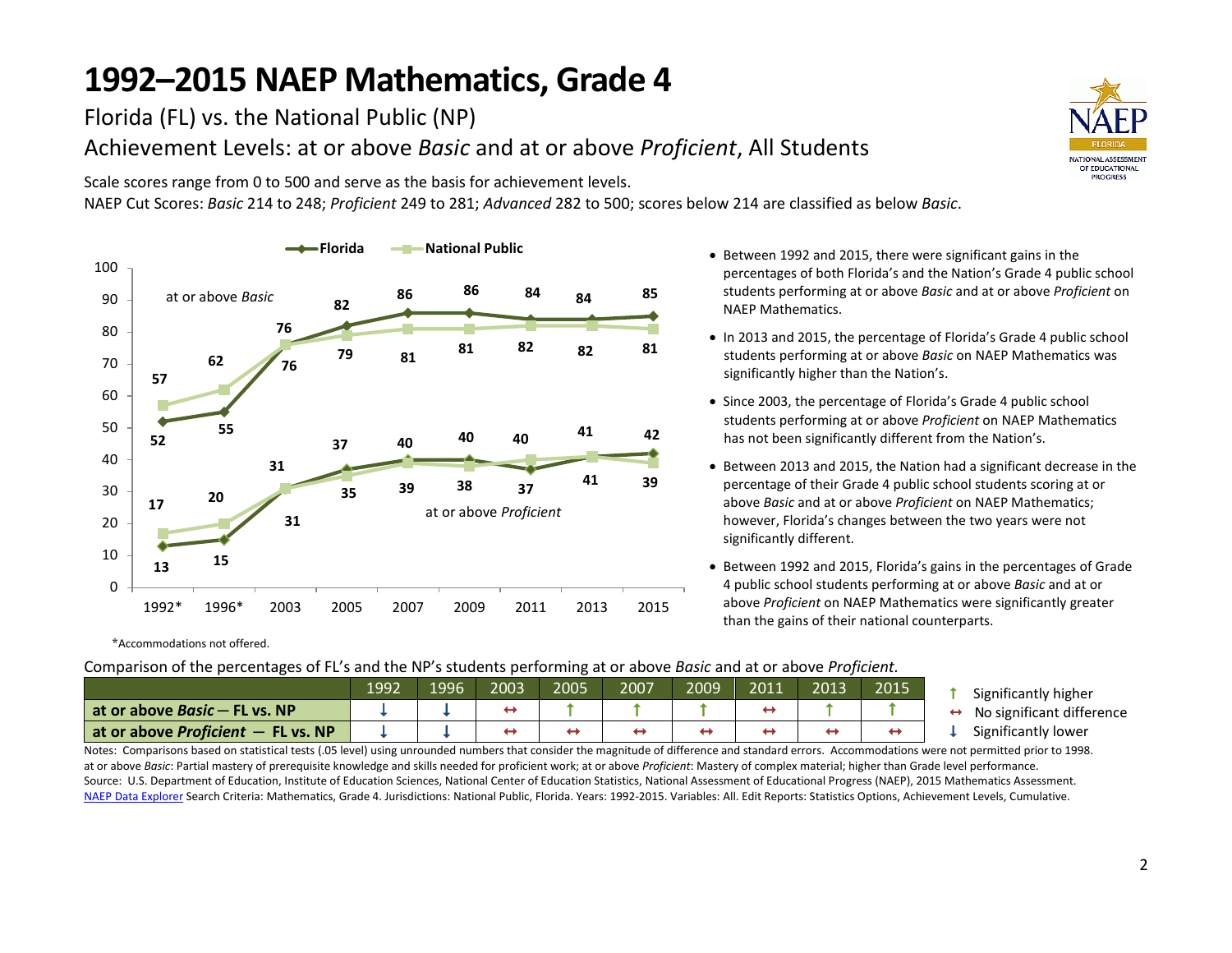Florida (FL) vs. the National Public (NP) Average Scale Scores, Race/Ethnicity

Scale scores range from 0 to 500 and serve as the basis for achievement levels.

NAEP Cut Scores: *Basic* 214 to 248; *Proficient* 249 to 281; *Advanced* 282 to 500; scores below 214 are classified as below *Basic*.

|                              | 260 |       |       |      |      |      |      |      |      |      |
|------------------------------|-----|-------|-------|------|------|------|------|------|------|------|
| Score                        | 240 |       |       |      |      |      |      |      |      |      |
|                              | 220 |       |       |      |      |      |      |      |      |      |
| Average Scale                | 200 |       |       |      |      |      |      |      |      |      |
|                              |     |       |       |      |      |      |      |      |      |      |
|                              | 180 | 1992* | 1996* | 2003 | 2005 | 2007 | 2009 | 2011 | 2013 | 2015 |
| Florida White                |     | 224   | 227   | 243  | 247  | 250  | 250  | 250  | 251  | 251  |
| <b>National Public White</b> |     | 227   | 230   | 243  | 246  | 248  | 248  | 249  | 250  | 248  |
| Florida Hispanic             |     | 208   | 208   | 232  | 233  | 238  | 238  | 236  | 238  | 240  |
| National Public Hispanic     |     | 201   | 204   | 221  | 225  | 227  | 227  | 229  | 230  | 230  |
| Florida Black                |     | 189   | 193   | 215  | 224  | 225  | 228  | 226  | 228  | 228  |
| <b>National Public Black</b> |     | 192   | 199   | 216  | 220  | 222  | 222  | 224  | 224  | 224  |

\*Accommodations not offered.

Comparison of the average scale scores of FL's and the NP's White, Hispanic, and Black students.

|                      | 1992 | 1996 | 2003 | 2005 | 2007 | 2009 | 2011              | 2013                     | 2015 |
|----------------------|------|------|------|------|------|------|-------------------|--------------------------|------|
| White $-$ FL vs. NP  |      |      | ↔    |      |      |      | $\leftrightarrow$ | $\overline{\phantom{a}}$ |      |
| Hispanic – FL vs. NP |      | ↔    |      |      |      |      |                   |                          |      |
| $Black - FL vs. NP$  |      |      |      |      |      |      | ↔                 |                          |      |

- Both Florida's and the Nation's White, Hispanic and Black Grade 4 public school students had significant gains in their average scale scores on NAEP Mathematics between 1992 and 2015.
- In 2015, Florida's White, Hispanic and Black Grade 4 public school students scored significantly higher on NAEP Mathematics than their national counterparts. This was an improvement from 2013 for Florida's White students when their scores were not significantly different from the Nation's.
- Between 2013 and 2015, the NAEP Mathematics average scale scores of Florida's White, Hispanic and Black Grade 4 public school students did not change significantly; however, the Nation's White students had a significant decrease in their average scale score.
- Between 1992 and 2015, the gains in the average scale scores of Florida's Grade 4 White and Black public school students on NAEP Mathematics were significantly greater than the Nation's. There were no significant differences in the changes of the Nation's and Florida's Hispanic students between 1992 and 2015.
	- Significantly higher
	- No significant difference
	- $\downarrow$  Significantly lower

Notes: Comparisons based on statistical tests (.05 level) using unrounded numbers that consider the magnitude of difference and standard errors. Accommodations were not permitted prior to 1998. Source: U.S. Department of Education, Institute of Education Sciences, National Center of Education Statistics, National Assessment of Educational Progress (NAEP), 2015 Mathematics Assessment. [NAEP Data Explorer](http://nces.ed.gov/nationsreportcard/naepdata/) Search Criteria: Mathematics, Grade 4. Jurisdictions: National Public, Florida. Years: 1992-2015. Variables: Race/Ethnicity used to report trends, school-reported. Edit Reports: Statistics Options, Average Scale Scores.

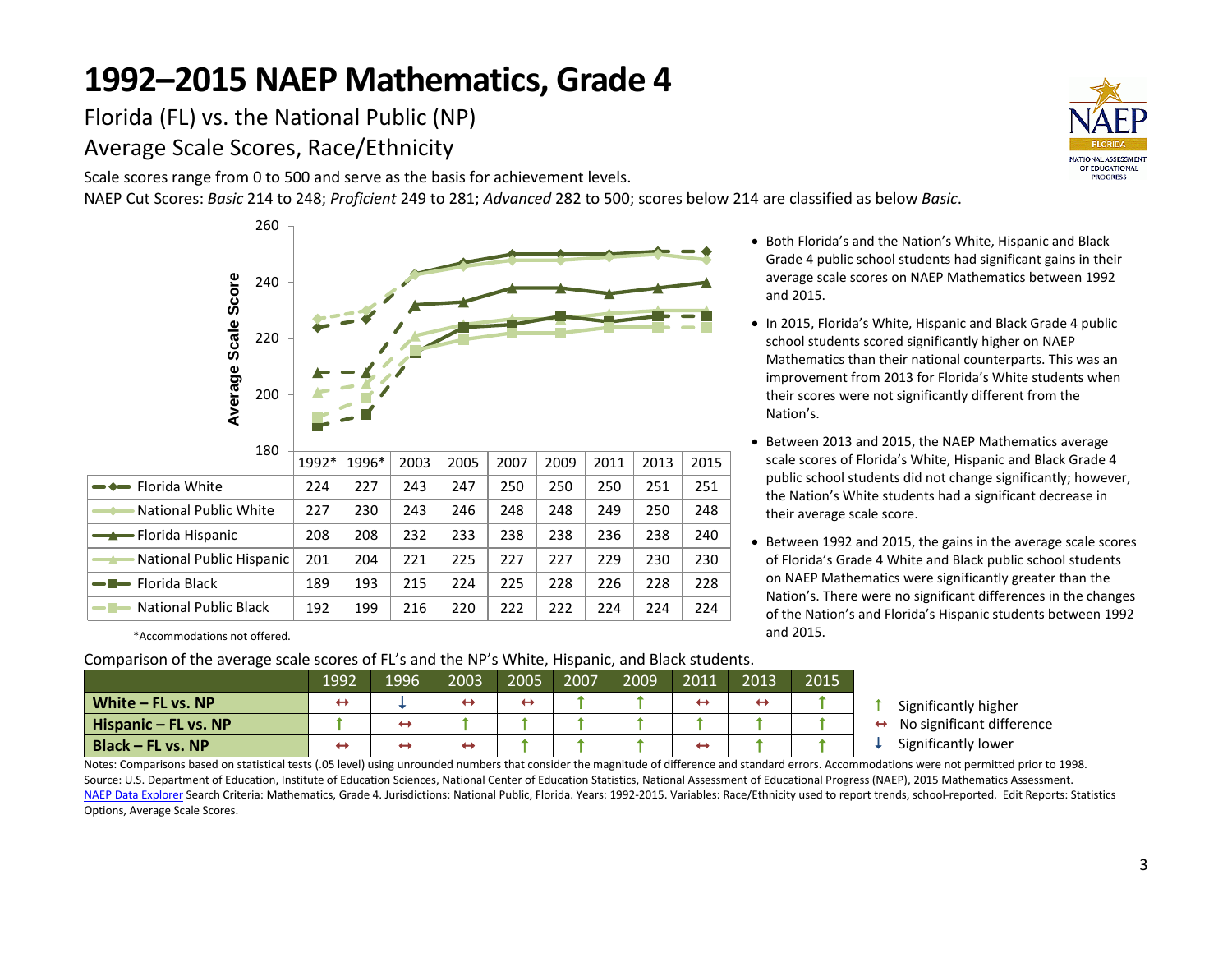Florida (FL) vs. the National Public (NP) Achievement Level: at or above *Basic*, Race/Ethnicity

Scale scores range from 0 to 500 and serve as the basis for achievement levels.

NAEP Cut Scores: *Basic* 214 to 248; *Proficient* 249 to 281; *Advanced* 282 to 500; scores below 214 are classified as below *Basic*.



\*Accommodations not offered.

- Between 1992 and 2015, there were significant gains in the percentages of both Florida's and the Nation's White, Hispanic and Black Grade 4 public school students performing at or above *Basic* on NAEP Mathematics.
- Florida's percentage of White Grade 4 public school students performing at or above *Basic* on NAEP Mathematics improved from being not significantly different than the Nation's percentage in 2011 and 2013 to significantly higher in 2015. Florida's percentage of Black students scoring at or above *Basic* went from being significantly higher than the Nation's in 2013 to not significantly different in 2015. Florida's Hispanic percentages have been significantly higher than those of their national counterparts since 2003.
- Between 2013 and 2015, the Nation's White Grade 4 public school students had a significant decrease in the percentage of students scoring at or above *Basic* on NAEP Mathematics. Florida's percentages of White, Hispanic and Black students scoring at or above *Basic* did not change significantly between 2013 and 2015.
- Between 1992 and 2015, Florida's gains in the percentage of White Grade 4 public school students performing at or above *Basic* on NAEP Mathematics was significantly greater than the Nation's. The gains in the percentages of Florida's and the Nation's Hispanic and Black students between 1992 and 2015 were not significantly different.

| <u>oompanoon of the percentages of FED and In Diffinity mspanno, and biach stadents performing at of above basic.</u> |      |      |      |      |      |      |      |      |      |                           |  |  |  |
|-----------------------------------------------------------------------------------------------------------------------|------|------|------|------|------|------|------|------|------|---------------------------|--|--|--|
|                                                                                                                       | 1992 | 1996 | 2003 | 2005 | 2007 | 2009 | 2011 | 2013 | 2015 |                           |  |  |  |
| White $-$ FL vs. NP                                                                                                   |      | ↔    | ↔    | ↔    |      |      | ↔    |      |      | Significantly higher      |  |  |  |
| Hispanic – FL vs. NP                                                                                                  |      |      |      |      |      |      |      |      |      | No significant difference |  |  |  |
| Black - FL vs. NP                                                                                                     |      |      | ↔    |      |      |      | ↔    |      |      | Significantly lower       |  |  |  |

Comparison of the percentages of FL's and NP's White, Hispanic, and Black students performing at or above *Basic.*

Notes: Comparisons based on statistical tests (.05 level) using unrounded numbers that consider the magnitude of difference and standard errors. Accommodations were not permitted prior to 1998. At or above *Basic*: Partial mastery of prerequisite knowledge and skills needed for proficient work.

Source: U.S. Department of Education, Institute of Education Sciences, National Center of Education Statistics, National Assessment of Educational Progress (NAEP), 2015 Mathematics.

[NAEP Data Explorer](http://nces.ed.gov/nationsreportcard/naepdata/) Search Criteria: Mathematics, Grade 4. Jurisdictions: National Public, Florida. Years: 1992-2015. Variables: Race/Ethnicity used to report trends, school-reported. Edit Reports: Statistics Options, Achievement Levels, Cumulative.

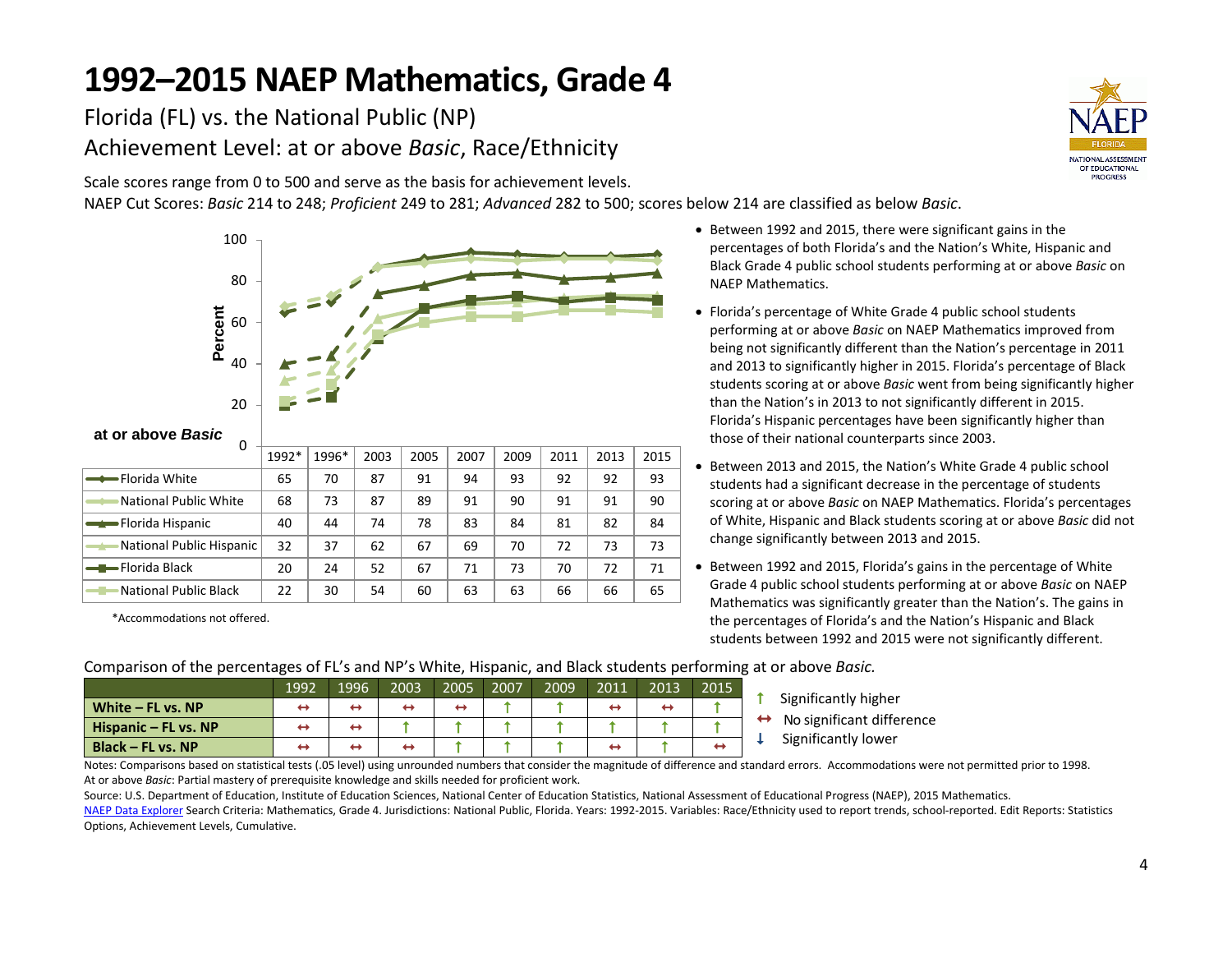Florida (FL) vs. the National Public (NP) Achievement Level: at or above *Proficient*, Race/Ethnicity

Scale scores range from 0 to 500 and serve as the basis for achievement levels.

NAEP Cut Scores: *Basic* 214 to 248; *Proficient* 249 to 281; *Advanced* 282 to 500; scores below 214 are classified as below *Basic*.



\*Accommodations not offered.

- **TIONAL ASSESSMENT** OF EDUCATIONAL **PROGRESS**
- There were significant gains in the percentages of both Florida's and the Nation's White, Hispanic and Black Grade 4 public school students performing at or above *Proficient* on NAEP Mathematics between 1992 and 2015.
- Florida's percentage of Hispanic Grade 4 public school students performing at or above *Proficient* on NAEP Mathematics continued to be significantly higher than their national counterparts while Florida's White and Black percentages remained not significantly different than their national counterparts.
- Between 2013 and 2015, the Nation's White Grade 4 public school students had a significant decrease in the percentage of students scoring at or above *Proficient* on NAEP Mathematics. The achievement level percentages of Florida's White, Hispanic and Black students and the Nation's Hispanic and Black students did not change significantly between 2013 and 2015.
- Between 1992 and 2015, the gain in the percentage of Florida's Hispanic Grade 4 public school students performing at or above *Proficient* on NAEP Mathematics was significantly greater than the gain of their national counterparts. There were no significant differences between the changes in Florida's and the Nation's White and Black students between 1992 and 2015 performing at or above *Proficient*.

#### Comparison of the percentages of FL's and NP's White, Hispanic, and Black students performing at or above *Proficient.*

|                      | 1992 | 1996              | 2003              | 2005 | 2007 | 2009 | 2011 | 2013 | 2015 |
|----------------------|------|-------------------|-------------------|------|------|------|------|------|------|
| White – FL vs. NP    | ↔    |                   | ↔                 | ↔    |      |      |      |      |      |
| Hispanic - FL vs. NP | ↔    | ↔                 |                   |      |      |      |      |      |      |
| Black – FL vs. NP    | ↔    | $\leftrightarrow$ | $\leftrightarrow$ |      |      |      |      |      |      |

- Significantly higher
- $\leftrightarrow$  No significant difference
- $\downarrow$  Significantly lower

Notes: Comparisons based on statistical tests (.05 level) using unrounded numbers that consider the magnitude of difference and standard errors. Accommodations were not permitted prior to 1998. At or above *Proficient*: Mastery of complex material; higher than Grade level performance.

Source: U.S. Department of Education, Institute of Education Sciences, National Center of Education Statistics, National Assessment of Educational Progress (NAEP), 2015 Mathematics.

[NAEP Data Explorer](http://nces.ed.gov/nationsreportcard/naepdata/) Search Criteria: Mathematics, Grade 4. Jurisdictions: National Public, Florida. Years: 1992-2015. Variables: Race/Ethnicity used to report trends, school-reported. Edit Reports: Statistics Options, Achievement Levels, Cumulative.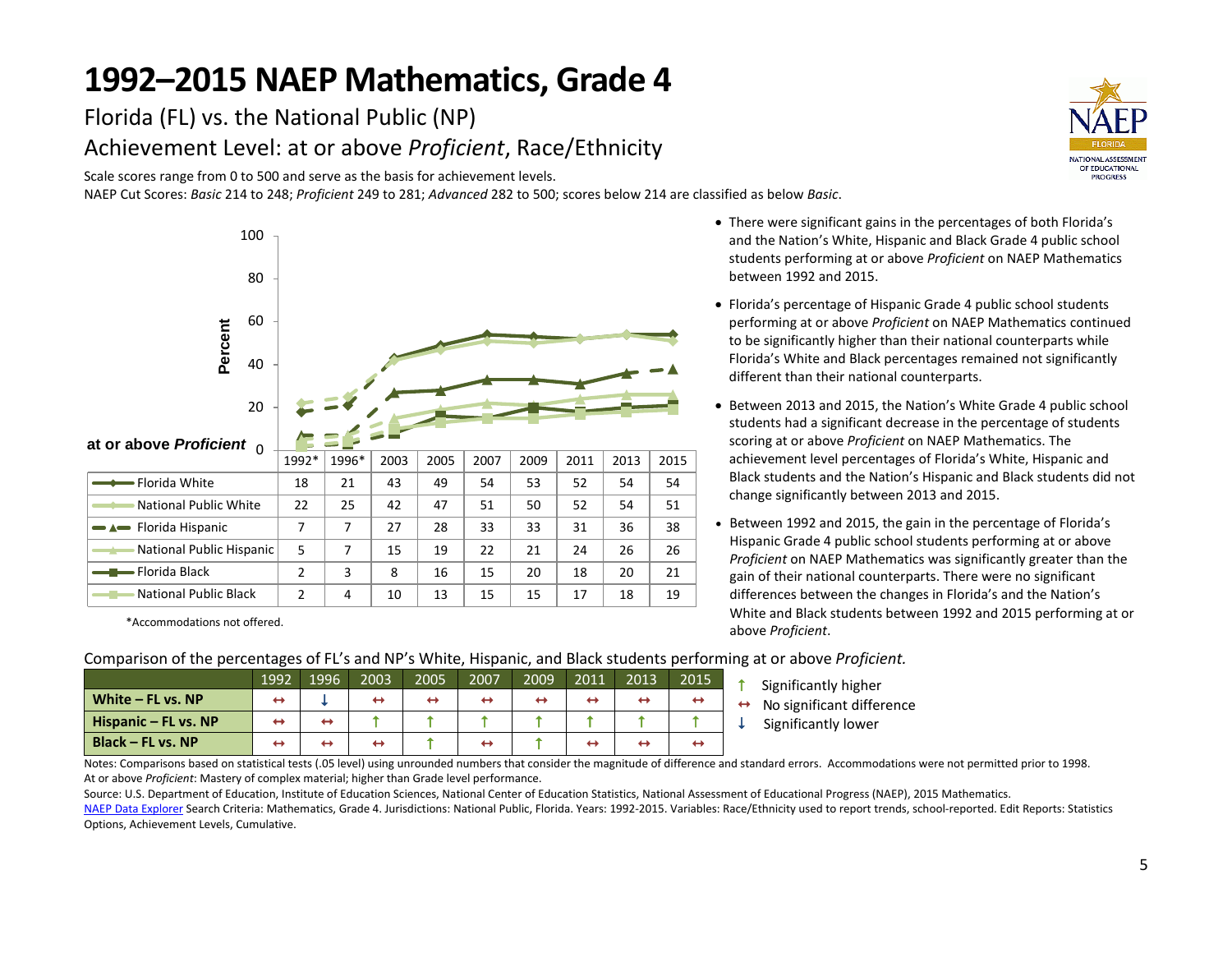Florida (FL) vs. the National Public (NP)

Options, Average Scale Scores.

Average Scale Scores, Eligibility for National School Lunch Program (NSLP)

Scale scores range from 0 to 500 and serve as the basis for achievement levels.

NAEP Cut Scores: *Basic* 214 to 248; *Proficient* 249 to 281; *Advanced* 282 to 500; scores below 214 are classified as below *Basic*.



- Both Florida's and the Nation's Grade 4 public school students eligible for the National School Lunch Program (NSLP) made significant gains in their average scale scores on NAEP Mathematics between 2003 and 2015.
- Beginning in 2005, Florida's Grade 4 public school students eligible for the NSLP have continued to score significantly higher than their national counterparts on NAEP Mathematics.
- The NAEP Mathematics average scale score for the Nation's public school students eligible for the NSLP decreased significantly between 2013 and 2015. Florida's scores did not change significantly between the two years.
- Between 2003 and 2015, the gains in average scale scores of Florida's Grade 4 public school students eligible for the NSLP on NAEP Mathematics were significantly greater than the Nation's.

| Comparison of the average scale scores of FL's and the NP's students eligible for the NSLP. |      |  |                            |  |  |  |  |  |             |  |  |
|---------------------------------------------------------------------------------------------|------|--|----------------------------|--|--|--|--|--|-------------|--|--|
|                                                                                             | 2015 |  | Significant<br>No signific |  |  |  |  |  |             |  |  |
| $\vert$ NSLP Eligible $\vert$ FL vs. NP                                                     |      |  |                            |  |  |  |  |  | Significant |  |  |

ly higher ant difference ly lower

Notes: Comparisons based on statistical tests (.05 level) using unrounded numbers that consider the magnitude of difference and standard errors. Source: U.S. Department of Education, Institute of Education Sciences, National Center of Education Statistics, National Assessment of Educational Progress (NAEP), 2015 Mathematics Assessment. [NAEP Data Explorer](http://nces.ed.gov/nationsreportcard/naepdata/) Search Criteria: Mathematics, Grade 4. Jurisdictions: National Public, Florida. Years: 2003-2015. Variables: National School Lunch Program eligibility, 3 categories. Edit Reports: Statistics

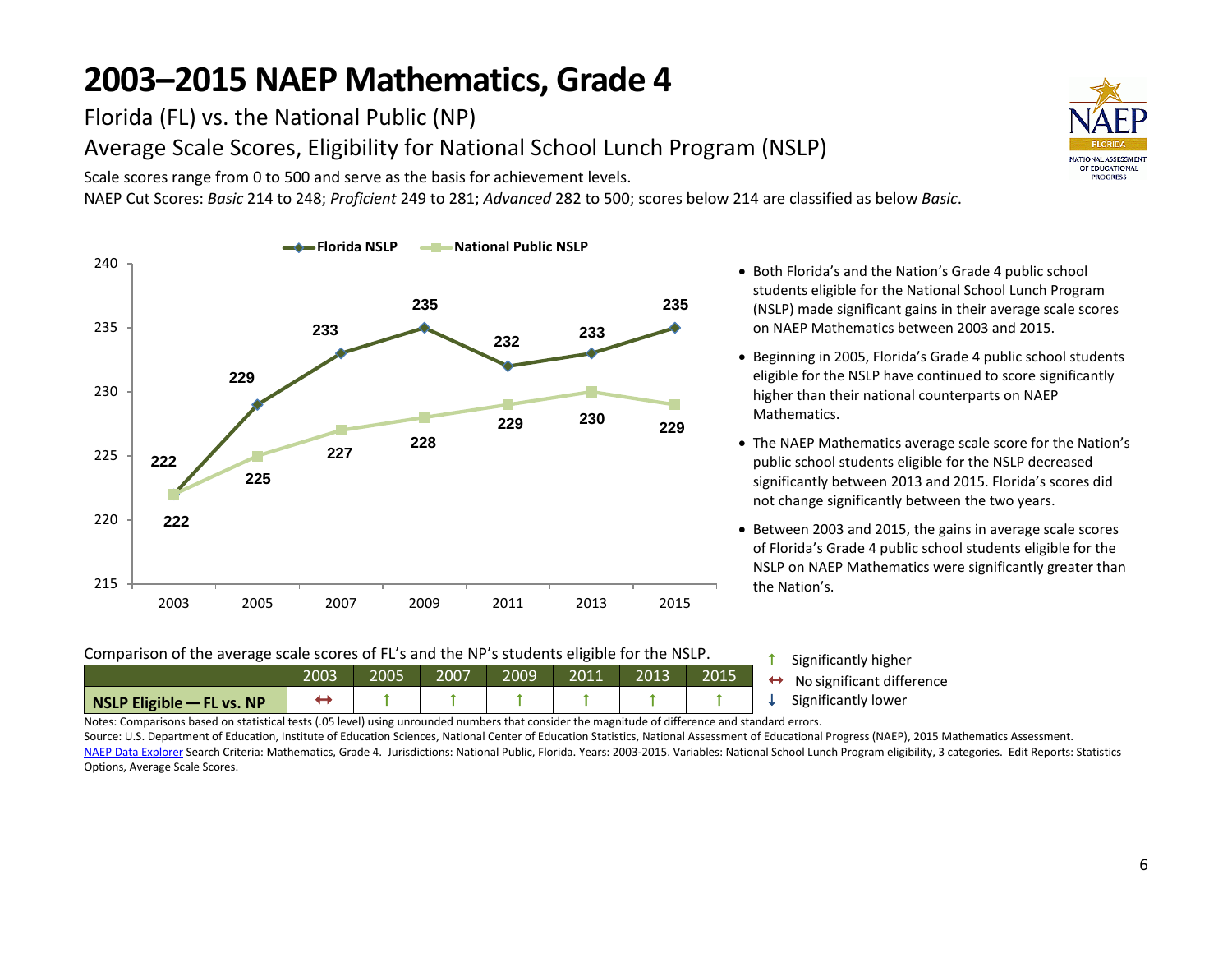Florida (FL) vs. the National Public (NP) Achievement Levels: at or above *Basic* and at or above *Proficient* Eligibility for National School Lunch Program (NSLP)

Scale scores range from 0 to 500 and serve as the basis for achievement levels. NAEP Cut Scores: *Basic* 214 to 248; *Proficient* 249 to 281; *Advanced* 282 to 500; scores below 214 are classified as below *Basic*.



- NATIONAL ASSESSMENT OF EDUCATIONAL **PROGRESS**
- Between 2003 and 2015, there was a significant gain in the percentage of both Florida's and the Nation's Grade 4 public school students eligible for the National School Lunch Program (NSLP) performing at or above *Basic* and at or above *Proficient* on NAEP Mathematics.
- In 2015, Florida's percentage of NSLP eligible Grade 4 public school students performing at or above *Basic* and at or above *Proficient* on NAEP Mathematics were significantly higher than the Nation's. This was an improvement from 2013 when Florida's percentage of NSLP eligible students scoring at or above *Proficient* was not significantly different from the Nation's.
- The percentage of the Nation's NSLP eligible Grade 4 public school students scoring at or above *Proficient* on NAEP Mathematics decreased between 2013 and 2015 while Florida's percentage did not change significantly between the two years. There were no significant changes in Florida's or the Nation's at or above *Basic* scores between 2013 and 2015.
- Between 2003 and 2015, the gains in the percentage of Florida's Grade 4 public school students eligible for the NSLP performing at or above *Basic* and at or above *Proficient* on NAEP Mathematics were significantly greater than the gains of their national counterparts.

2003 2005 2007 2009 2011 2013 2015 **NSLP Eligible at or above** *Basic* – **FL vs. NP NSLP Eligible at or above Proficient** – **FL** vs. NP  $\begin{array}{ccc} \leftrightarrow & \uparrow & \uparrow & \uparrow & \uparrow & \leftrightarrow & \leftrightarrow & \uparrow \end{array}$ 

Comparison of the percentages of FL's and the NP's students eligible for the NSLP performing at or above *Basic* and at or above *Proficient.*

- **1** Significantly higher
- $\leftrightarrow$  No significant difference
- Significantly lower

Notes: Comparisons based on statistical tests (.05 level) using unrounded numbers that consider the magnitude of difference and standard errors.

at or above *Basic*: Partial mastery of prerequisite knowledge and skills needed for proficient work; at or above *Proficient*: Mastery of complex material; higher than Grade level performance. Source: U.S. Department of Education, Institute of Education Sciences, National Center of Education Statistics, National Assessment of Educational Progress (NAEP), 2015 Mathematics Assessment. [NAEP Data Explorer](http://nces.ed.gov/nationsreportcard/naepdata/) Search Criteria: Mathematics, Grade 4. Jurisdictions: National Public, Florida. Years: 2003-2015. Variables: National School Lunch Program eligibility, 3 categories. Edit Reports: Statistics Options, Achievement Levels, Cumulative.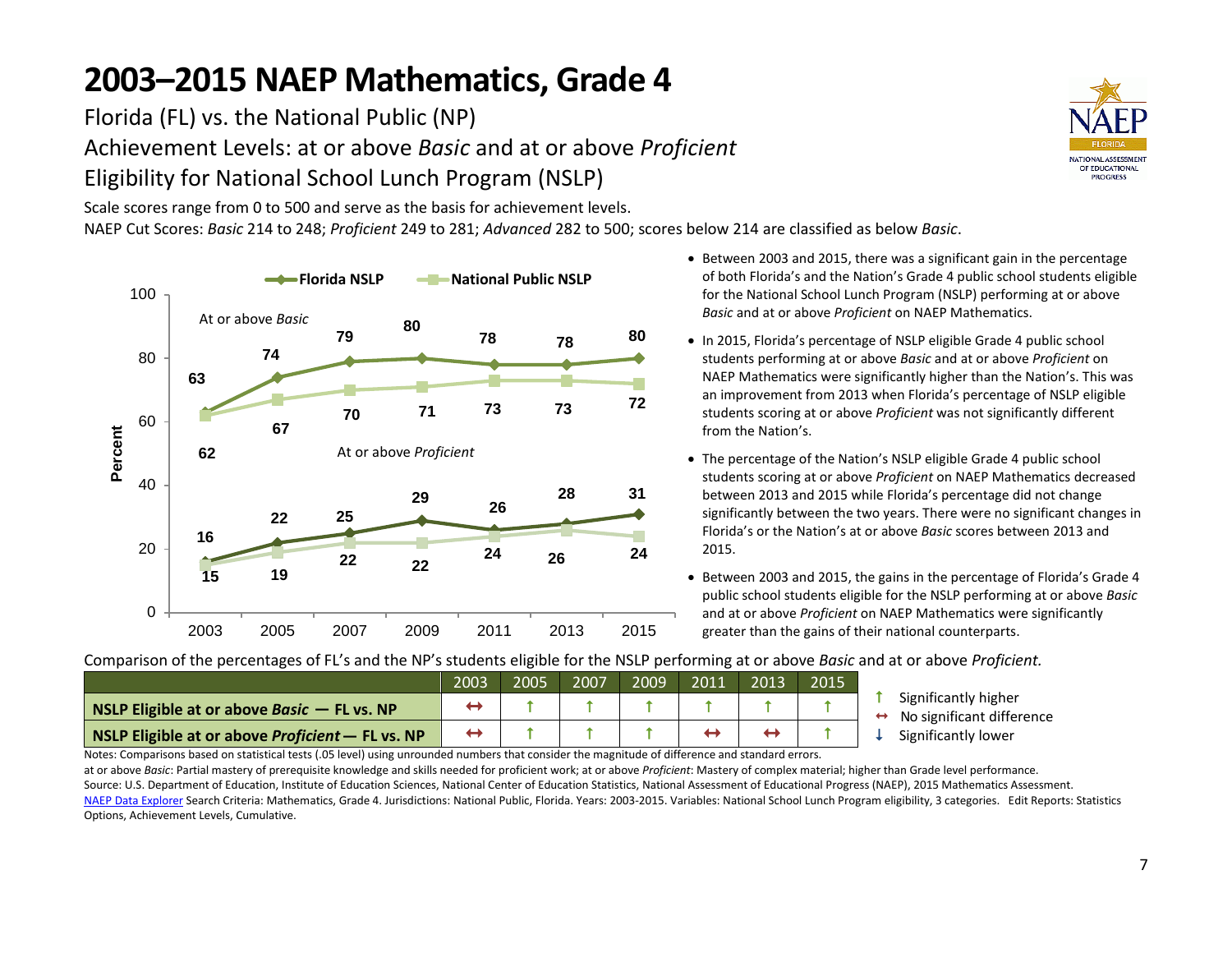Florida (FL) vs. the National Public (NP) Average Scale Scores, Students with Disabilities (SD)

Scale scores range from 0 to 500 and serve as the basis for achievement levels.

NAEP Cut Scores: *Basic* 214 to 248; *Proficient* 249 to 281; *Advanced* 282 to 500; scores below 214 are classified as below *Basic*.



#### Comparison of the average scale score of FL's and the NP's SDs.

|              | 2003 | 2005 | 2007 | 2009' | 2011 | 2013 | 2015 |
|--------------|------|------|------|-------|------|------|------|
| SD-FL vs. NP |      |      |      |       |      |      |      |

- Florida's and the Nation's Grade 4 public school students with disabilities (SD) had significant gains in their average scale scores on NAEP Mathematics between 2003 and 2015.
- Since 2009, Florida's Grade 4 public school SD students have continued to score significantly higher than their national counterparts on NAEP Mathematics.
- Neither Florida's nor the Nation's Grade 4 public school SD students had significant changes in their NAEP Mathematics average scale scores between 2013 and 2015.
- Between 2003 and 2015, the gains in the average scale scores of Florida's Grade 4 public school SD students on NAEP Mathematics were significantly greater than the gains of their national counterparts.
- **1** Significantly higher
- $\leftrightarrow$  No significant difference
- Significantly lower

Note: Comparisons based on statistical tests (.05 level) using unrounded numbers that consider the magnitude of difference and standard errors.

Source: U.S. Department of Education, Institute of Education Sciences, National Center of Education Statistics, National Assessment of Educational Progress (NAEP), 2015 Mathematics Assessment.

[NAEP Data Explorer](http://nces.ed.gov/nationsreportcard/naepdata/) Search Criteria: Mathematics, Grade 4. Jurisdictions: National Public, Florida. Years: 2003-2015. Variables: Disability status of student, including those with 504 plan. Edit Reports: Statistics Options, Average Scale Scores.

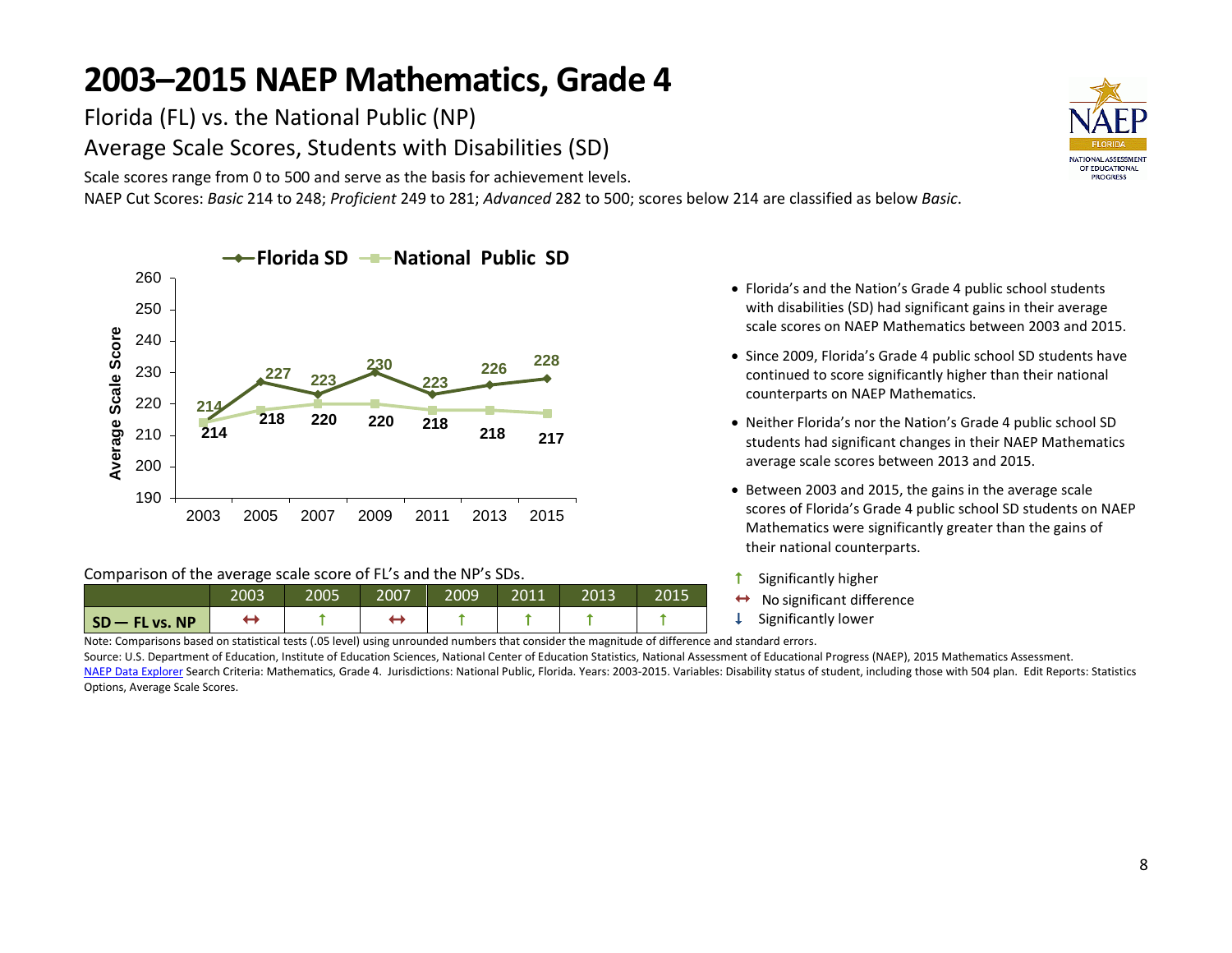Florida (FL) vs. the National Public (NP)

Achievement Levels: at or above *Basic* and at or above *Proficient*, Students with Disabilities (SD)

Scale scores range from 0 to 500 and serve as the basis for achievement levels.

NAEP Cut Scores: *Basic* 214 to 248; *Proficient* 249 to 281; *Advanced* 282 to 500; scores below 214 are classified as below *Basic.*



- There were significant gains in the percentages of Florida's and the Nation's Grade 4 public school students with disabilities (SD) performing at or above *Basic* and at or above *Proficient* on NAEP Mathematics between 2003 and 2015.
- Since 2009, the percentages of Florida Grade 4 public school SD students performing at or above *Basic* on NAEP Mathematics has been greater than those of their national counterparts.
- Florida's percentage of Grade 4 public school SD students performing at or above *Proficient* on NAEP Mathematics improved from being not significantly different from the Nation's in 2013 to being significantly higher than the Nation's in 2015.
- The Nation's percentage of Grade 4 public school SD students performing at or above *Proficient* on NAEP Mathematics decreased significantly between 2013 and 2015. National SD at or above *Basic* percentages did not change significantly between the two years. Florida's at or above *Basic* and at or above *Proficient* percentages did not change between 2013 and 2015.
- Between 2003 and 2015, the gains in the percentages of Florida's Grade 4 public school SD students performing at or above *Basic* on NAEP Mathematics were significantly greater than those of their national counterparts. There was no significant difference in the changes of Florida's and the Nation's percentage of SD students performing at or above *Proficient* between 2003 and 2015.

#### Comparison of the percentages of FL's and the NP's SDs performing at or above *Basic* and at or above *Proficient.*

|                                       | 2003 | 2005 | 2007 | 2009 | 2011 | 2013 | 2015 |  |
|---------------------------------------|------|------|------|------|------|------|------|--|
| SD at or above Basic - FL vs. NP      |      |      |      |      |      |      |      |  |
| SD at or above Proficient – FL vs. NP |      |      |      |      |      |      |      |  |

- Significantly higher
- → No significant difference<br>Significantly lower
- 

Notes: Comparisons based on statistical tests (.05 level) using unrounded numbers that consider the magnitude of difference and standard errors.

at or above Basic: Partial mastery of prerequisite knowledge and skills needed for proficient work; at or above Proficient: Mastery of complex material; higher than Grade level performance. Source: U.S. Department of Education, Institute of Education Sciences, National Center of Education Statistics, National Assessment of Educational Progress (NAEP), 2015 Mathematics Assessment. NAEP Data Explorer Search Criteria: Mathematics, Grade 4. Jurisdictions: National Public, Florida. Years: 2003-2015. Variables: Disability status of student, including those with 504 plan. Edit Reports: Statistics Options, Cumulative.

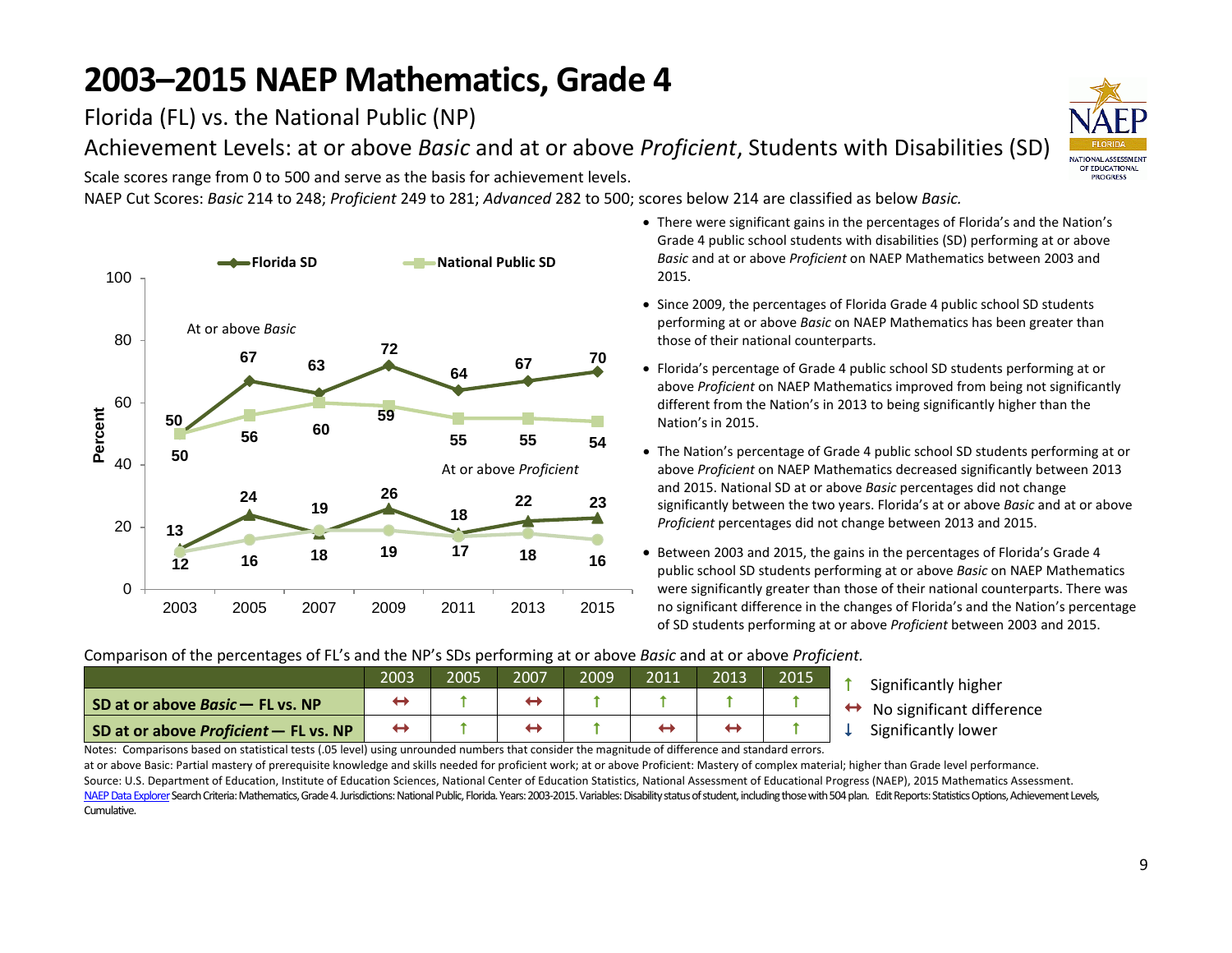Florida (FL) vs. the National Public (NP) Average Scale Scores, English Language Learners (ELLs)

Scale scores range from 0 to 500 and serve as the basis for achievement levels.

NAEP Cut Scores: *Basic* 214 to 248; *Proficient* 249 to 281; *Advanced* 282 to 500; scores below 214 are classified as below *Basic*.



Comparison of the average scale scores of FL's and the NP's ELLs.

| 2013<br>2005<br>2007<br>2009'<br>2003<br>2011<br>2015 | $ $ ELL $-$ FL vs. NP |  |  |  | Sigr |
|-------------------------------------------------------|-----------------------|--|--|--|------|
|                                                       |                       |  |  |  | No   |

- The Nation's Grade 4 public school English Language Learners (ELLs) had significant gains in their average scale scores on NAEP Mathematics between 2003 and 2015. Florida's twopoint change between 2003 and 2015 was not significant.
- Since 2011, there has not been a significant difference between the average scale scores of Florida's and the Nation's Grade 4 public school ELLs on NAEP Mathematics. .
- Neither Florida's nor the Nation's ELLs had significant changes in their NAEP Mathematics average scale scores between 2013 and 2015.
- There was no significant difference between Florida's and the Nation's changes in Grade 4 public school ELL average scale scores on NAEP Mathematics between 2003 and 2015.

**1** Significantly higher  $\theta$  significant difference<br>nificantly lower

Note: Comparisons based on statistical tests (.05 level) using unrounded numbers that consider the magnitude of difference and standard errors.

Source: U.S. Department of Education, Institute of Education Sciences, National Center of Education Statistics, National Assessment of Educational Progress (NAEP), 2015 Mathematics Assessment. [NAEP Data Explorer](http://nces.ed.gov/nationsreportcard/naepdata/) Search Criteria: Mathematics, Grade 4. Jurisdictions: National Public, Florida. Years: 2003-2015. Variables: Status as English Language Learner, 2 categories. Edit Reports: Statistics Options, Average Scale Scores.